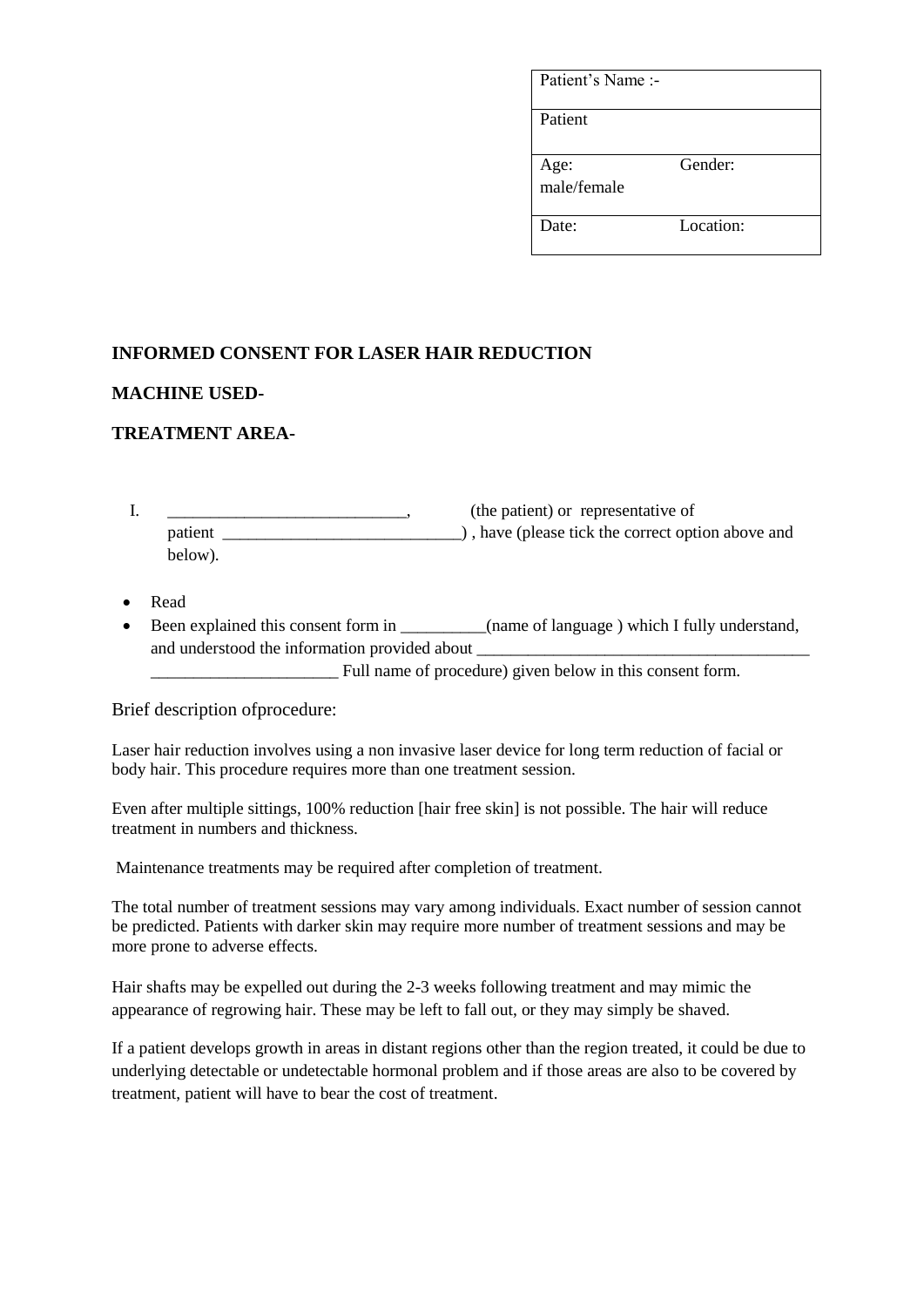I understand that all procedures carry certain risks. The potential risks and complications from the procedure are:

- 1. **Short term effects** may include reddening, swelling, bumps, mild burning, temporary bruising or blistering. Hyperpigmentation (browning of skin) and Hypopigmentation (lightening of skin), although rare, may occur. These conditions usually resolve within  $3 - 6$  months, but permanent color change is a rare risk, less than 1%. Avoiding sun exposure before and after treatment reduces the risk of color change.
- 2. **Infection** following treatment is quite unusual, but bacterial, fungal and viral infections can occur. Should any type of skin infections occur, additional skin treatments or medical antibiotics may be necessary.
- 3. **Allergic reactions**, although very rare, may occur. Local skin allergies to topical preparations, tape, or preservatives used in cosmetics can occur.
- 4. However slight, there is a **risk of scarring.**
- 5. *Increased hair growth in or around the treated area* is a very rare consequence of Laser Hair Removal. The scientific reason of this paradoxical regrowth is not known. However these hairs can also be reduced with same laser.

### Alternatives:

I understand that there are several alternatives to laser hair removal treatment including but not limited to electrolysis, shaving, waxing, and plucking or no treatment at all and that I have the right to refuse treatment.

### COST AND PAYMENT POLICY:

I have been explained about the cost of each session which is Rs\_\_\_\_

I am going to pay per session / package basis. Package if opted for includes minimum number of sessions and I have to pay accordingly if any additional sessions or treatments are required.

I am now aware of the intended benefits, possible risks & complications, and available alternatives to the said procedure. I am also aware that results of any procedure can vary from patient to patient and I declare that no guarantees have been made to me regarding success of this procedure. I am aware that while majority of patients have an uneventful procedure and recovery, few cases may be associated with complications. I am aware of the common risks and complications associated with this procedure and understand that it is not possible to list all possible risks and complications of any procedure.

I also understand that sometimes a planned procedure may need to be postponed or cancelled if patients clinical condition demands or due to any unforeseen technical reason. I am also aware that I can withdraw my consent at any point of time at my own risk and consequences, by submitting the withdrawal in writing.

I understand that if medical exigencies demand, further or alternative procedural measures may need to be carried out and in such case there may be difference in the planned and actual procedure.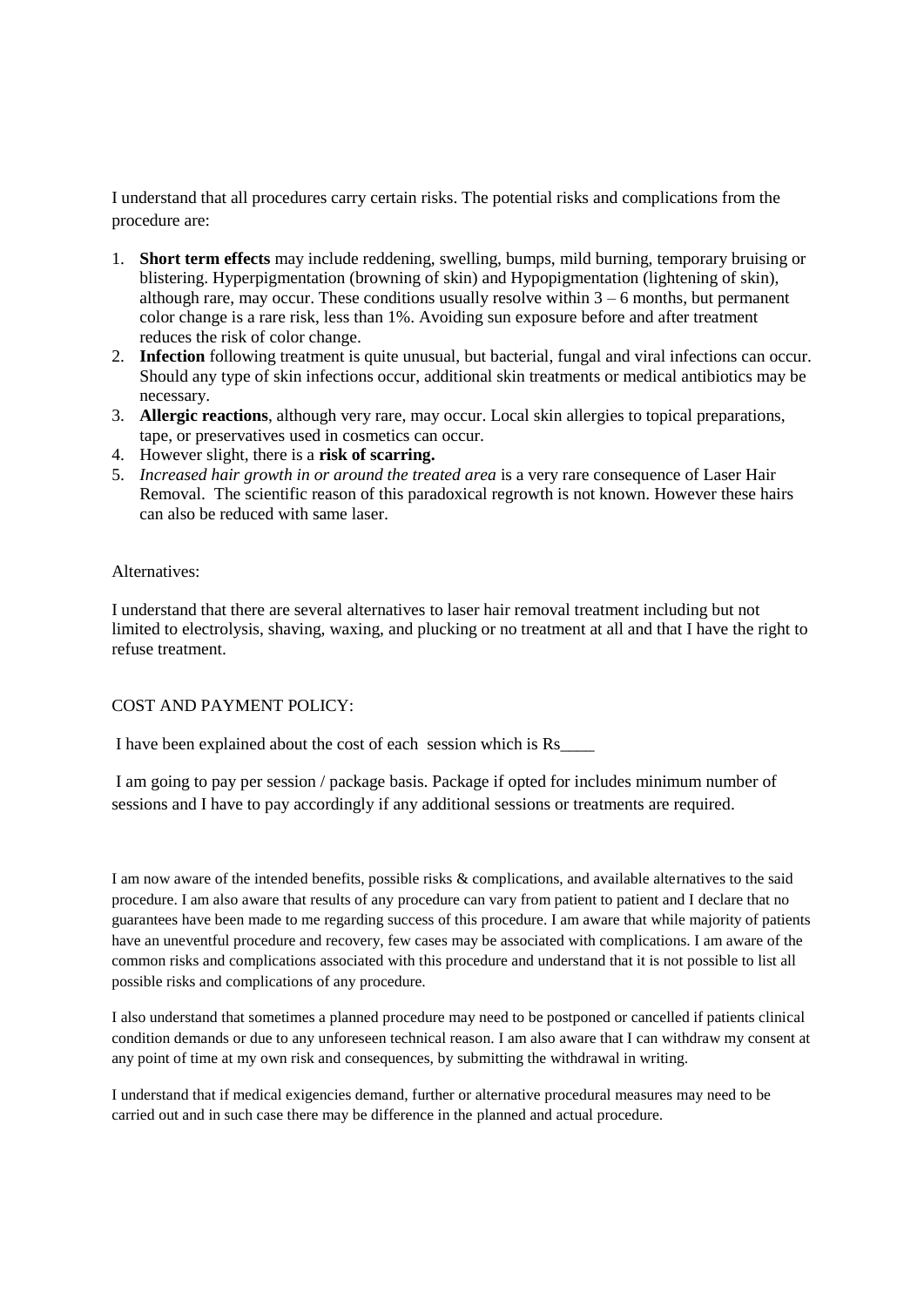I am now also aware that during the course of this procedure, the doctor will be assisted by medical and paramedical team, and that the doctor may seek consultation/assistance from relevant specialists if the need arises.

I agree to observing, photography (Still/video/televising) of the procedure ( including my diagnosis /reports pathology, radiology, etc)for academic /medical/medico-legal purposes , provided my identity is not revealed by such acts. I also agree to my clinical details being shared for scientific publications if my identity is not disclosed.

I am also aware of the expected course after the procedure and the post procedural care to be taken .

I declare that I have received & fully understood the information provided in this consent form, that I have given an opportunity to ask questions relating to my alignment, the procedure being performed, its risks, consequences, alternatives, potential; complications and intended benefits and recovery and that all my questions have been answered to my entire satisfaction and there are no misconceptions or false hopes in my mind. I further declare that all fields ( of this form) requiring insertion or completion were filled in my presence at the time of my signing this form.

For the above mentioned operation (s)/procedures(s) that I have been made aware of, I give my consent voluntarily to Dr. (Name of doctor performing the procedure) for carrying out the said procedure on [ ] myself or [ ] my above named patient being fully aware of the nature, potential risks and complications, intended benefits and possible alternatives.

I, above named patient, named patients representative, do further hereby declare that I am above 18 years of age as on the date of signing this form, mentally sound and am giving consent without any fear, threat or false misconception.

|                      | Signature/thumb impression                | Name                                  |
|----------------------|-------------------------------------------|---------------------------------------|
| Patient              |                                           |                                       |
| Surrogate/Guardian   |                                           |                                       |
| (if applicable#)     |                                           | (Write name relationship with patient |
| Reason for surrogate | Patient is unable to give consent because |                                       |
| Consent              |                                           |                                       |

\*Right hand the males &left hand for Female #only if patient is a minor or unable to give consent

**Signed by the above on**  $\frac{1}{1}$  **at**  $\frac{1}{1}$  **at**  $\frac{1}{1}$  **AM /PM**